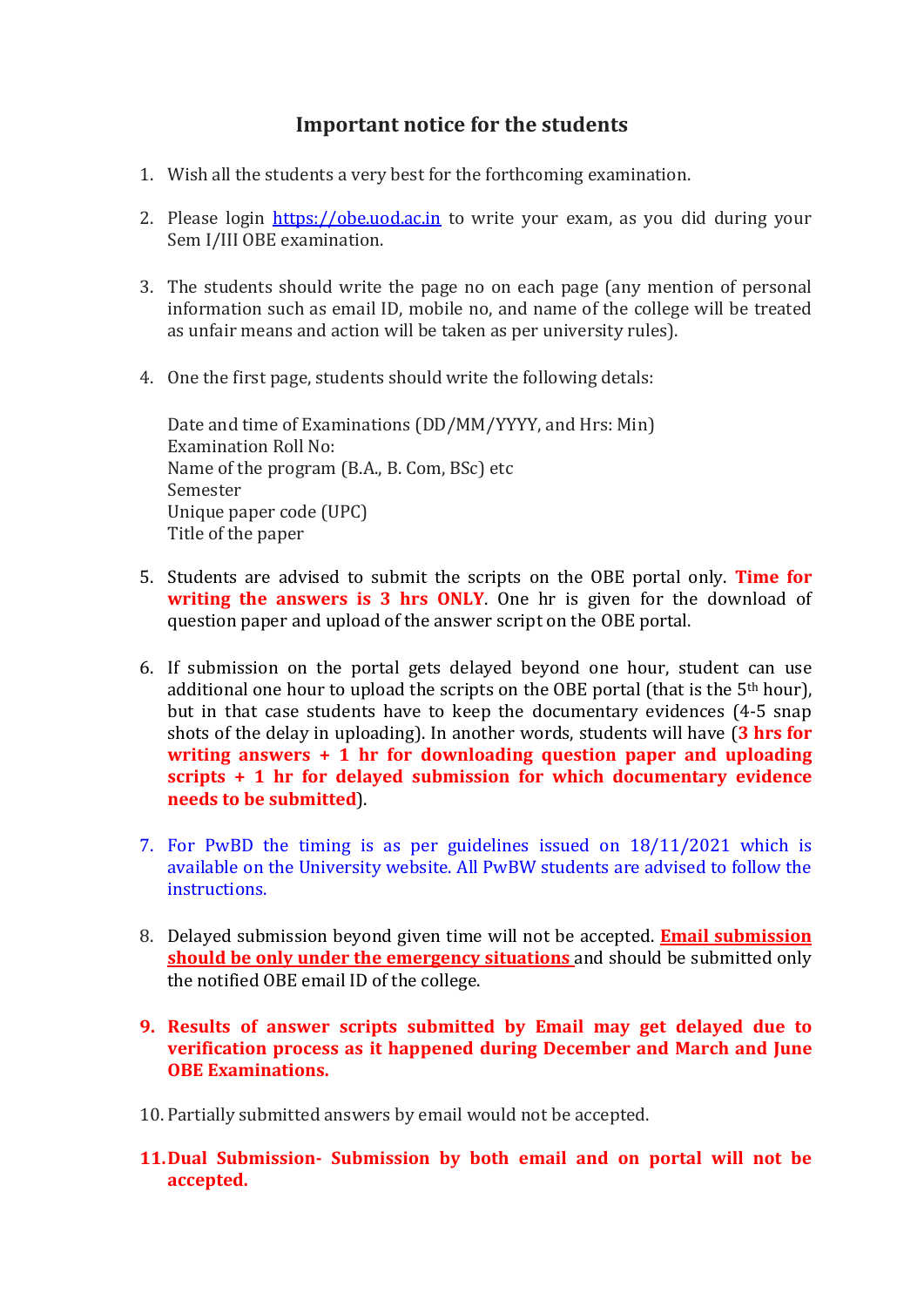- 12. PwBD students should try to submit scripts on the portal as per guidelines issued. If not able to do so, kindly send ONLY at the dedicated email ID provided for them. The PwBD students shouldn't submit the scripts to the nodal officers. Other students should not submit scripts at the email ID given for the PwBD students.
- 13. PG students may contact the HoDs for clarifications, if any.
- 14. While submitting the answer scripts via email in case of failure of submission on the OBE portal, please mention paper code and roll no in the subject line.
- 15. All the students are advised not be use any unfair means in writing exam, they must be very careful in writing exams, system is in place to detect copying/use of unfair means in the examination. During June OBE over 350 students were caught using unfair means as a result their paper or whole semester was cancelled. So be careful.
- 16. All PG students will be given time to fill the examination form, so PG student are advised to fill their examination forms and stay in touch with the Nodal officers.

God bless everyone!

Sd/- Professor DS Rawat Dean Examinations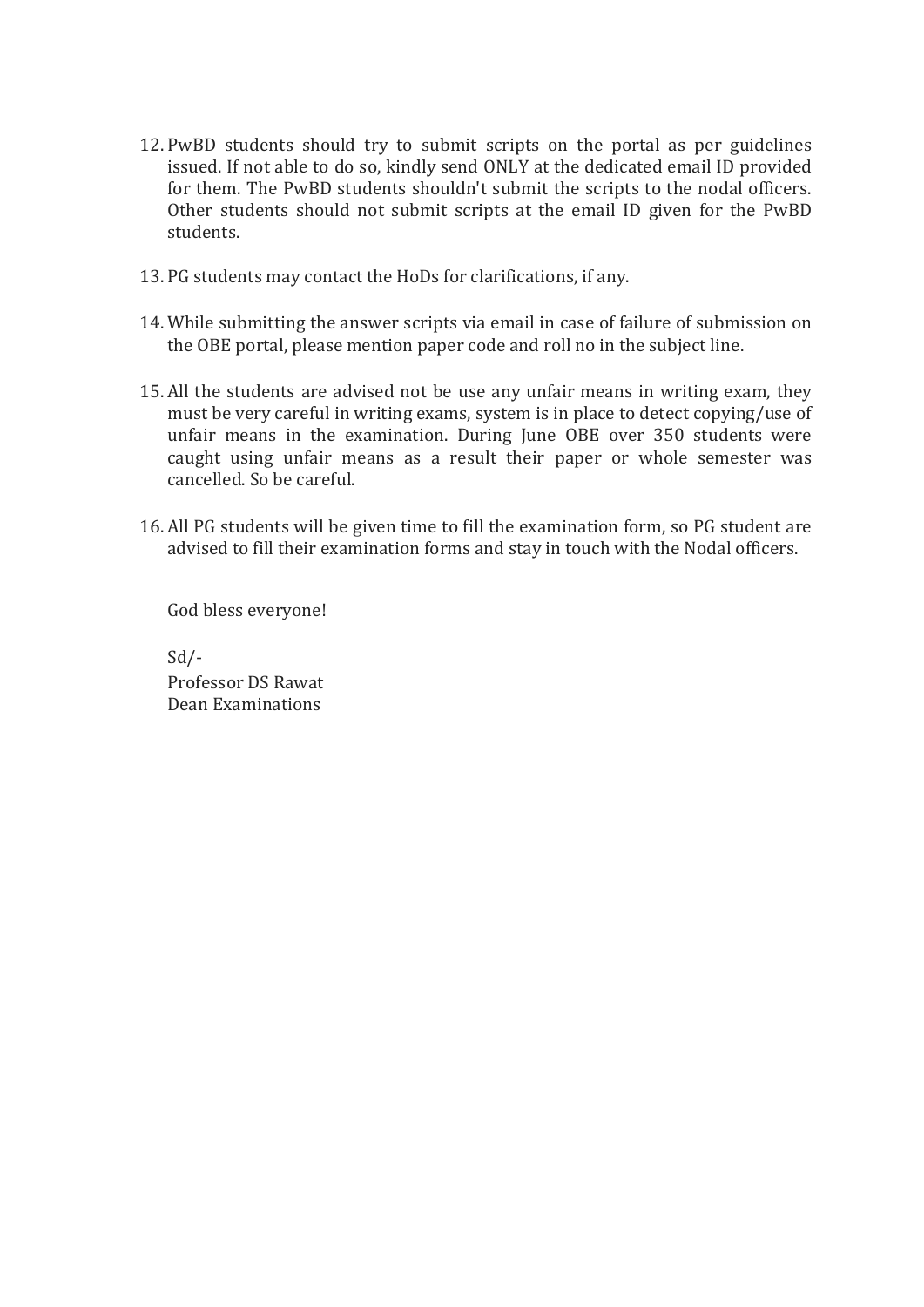## <u>छात्रों के लिए महत्वपूर्ण सूचना</u>

1. सभी छात्रों को आगामी परीक्षा के लिए शुभकामनाएं।

2. कपया अपनी परीक्षा लिखने के लिए https://obe.uod.ac.in लॉगिन करें, जैसा कि आपने अपने सेमेस्टर I/III ओबीई परीक्षा के दौरान किया था।

3. छात्रों को प्रत्येक पृष्ठ पर पेज नंबर लिखना चाहिए (व्यक्तिगत जानकारी जैसे ईमेल आईडी, मोबाइल नंबर और कॉलेज के नाम का कोई भी उल्लेख अनुचित साधन माना जाएगा और विश्वविद्यालय के नियमों के अनुसार कार्रवाई की जाएगी)।

4. पहले पृष्ठ में से एक, छात्रों को निम्नलिखित विवरण लिखना चाहिए:

परीक्षा की तिथि और समय (दिन/माह/वर्ष, और घंटे: न्यूनतम) परीƗा रोल नंबर: कार्यक्रम का नाम (बीए, बी कॉम, बीएससी) आदि सेमेस्टर यूिनक पेपर कोड (यूपीसी) Paper का शीर्षक

5. छात्रों को सलाह दी जाती है कि वे केवल ओबीई पोर्टल पर ही स्क्रिप्ट जमा करें। उत्तर लिखने का समय केवल 3 घ<u>ंटे ह</u>ै। ओबीई पोर्टल पर प्रश्न पत्र डाउनलोड करने और उत्तर स्क्रिप्ट अपलोड करने के लिए एक घंटे का समय दिया गया है।

 $6.$  यदि पोर्टल पर जमा करने में एक घंटे से अधिक की देरी हो जाती है, तो छात्र ओबीई पोर्टल पर स्क्रिप्ट अपलोड करने के लिए अतिरिक्त एक घंटे का उपयोग कर सकते हैं (अर्थात 5 वां घंटा), लेकिन उस स्थिति में छात्रों को दस्तावेजी साक्ष्य  $(314 \text{ m})$ ति करने में देरी के स्नैप शॉटस 4-5) रखना होगा। दसरे शब्दों में, छात्रों के पास (उत्तर लिखने के लिए 3 घंटे + प्रश्न पत्र डाउनलोड करने और स्क्रिप्ट अपलोड करने के लिए 1 घंटा + देरी से जमा करने के लिए 1 घंटा जिसके लिए दस्तावेजी साक्ष्य जमा करने की आवश्यकता है) होगा।

7. पीडɲूबीडी के िलए 18/11/2021 को जारी िदशा-िनदőशों के अनुसार है जो विश्वविद्यालय की वेबसाइट पर उपलब्ध है। सभी  $_{\rm{PwBW}}$  छात्रों को निर्देशों का पालन करने की सलाह दी जाती है।

8. निर्धारित समय से अधिक देरी से प्रस्तुत करने को स्वीकार नहीं किया जाएगा। ईमेल सबमिशन केवल आपातकालीन स्थितियों में होना चाहिए और केवल कॉलेज की अधिसूचित ओबीई ईमेल आईडी जमा की जानी चाहिए।